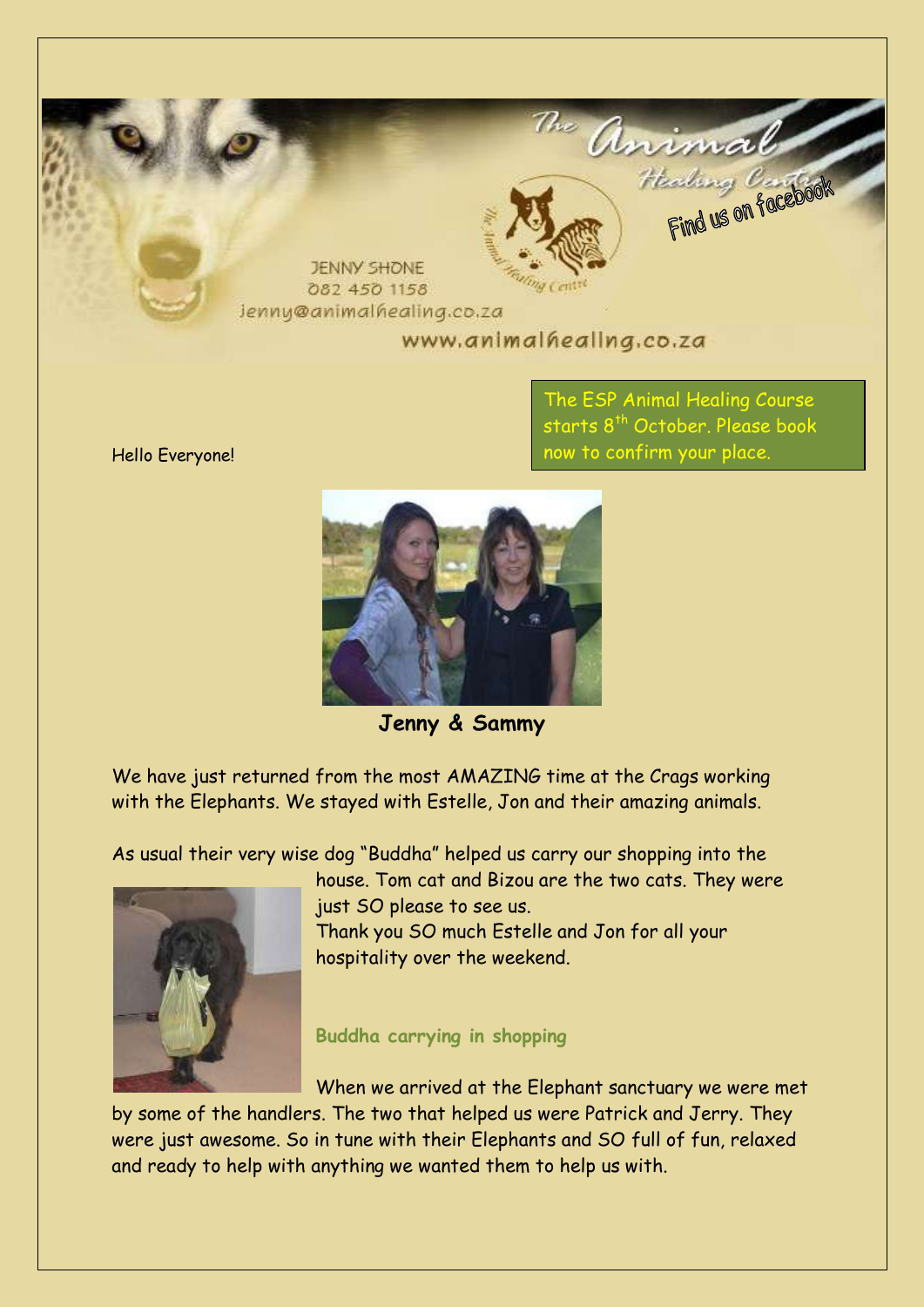#### **Jerry peeking in from left, and Patrick (the handlers), next Jenny Schmidt and Jenny Shone**

As we were settling in and having our welcoming mug of coffee, we could see the Elephants in the distance. They were gently pulling branches off the trees on the other side of their very big dam. (Their swimming pool) Even from such a distance away we could feel the



power of their energy and the gentleness of their souls. A short while later we



found ourselves "hand in trunk" walking in single file into the middle of the forest with these amazing animals.

**Patrick & Jerry standing in our stunning forest workshop setting**

We spent quite some time in the forest with the Elephants and their handlers learning all about elephant behaviour and discovering their individual personalities. We got to spend time with them up-close-and-personal.

One of the most important things to remember when learning to communicate with any animal is that in order to get really deep information from the animal, it is important to understand as much as you can about the species of the animal you are connecting with. The more you know and understand the characteristics



of certain species, the more information you will receive.

#### **Jenny & Sammy with Jabu**

One of the main lessons Elephants teach is the combination of Power – Wisdom – Purpose. Just by spending time with Elephants you will discover how to stand tall in silence and connect with

YOUR own power. You will be able to acknowledge the wisdom within and discover your true purpose in life. If you look at an Elephant when they stand in your presence, they command a respect and dignity just by being there. They are totally silent and incredibly powerful in this silence. The Elephant carries with it the "female" energy whereas the Lion carries the "male" energy. If you find yourself becoming very aggressive, dominant or irritable, spend some time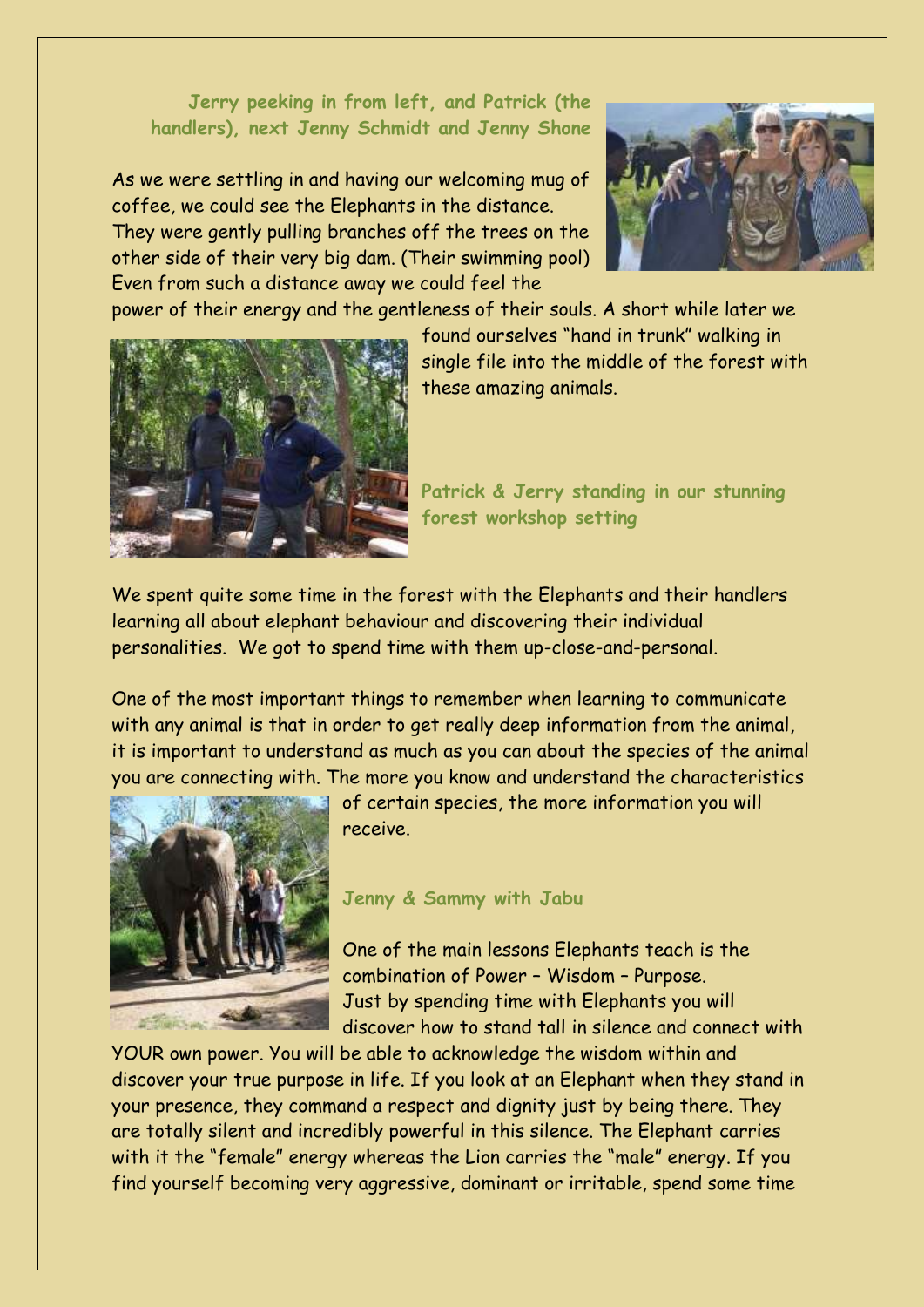with an Elephant and they will soften and ground you into finding your more gentle but powerful side. On the other hand if you find yourself becoming everyone's punching bag and allowing people to walk all over you then it would be a good idea to spend some time with a Lion. The Lion will help you learn to speak your truth and stand in your own power also in a very grounded way.

#### **Patrick, Joan and Estelle**

The ladies who joined us on this amazing workshop were an extremely powerful group. They made such deep and amazing connections with the Elephants. I felt privileged to have been a part of this group.





**Jerry during a discussion session with our group of amazing participants**

It was a VERY sad moment when we had

to eventually leave the Crags. They have invited us back and we will definitely take them up on their offer.

On Sunday before making out way back to the airport, we went to visit Tenikwa. They have got such a brilliant conservation programme. Part of this is to educate and raise the awareness of the damage we as humans do to the environment and what we can do to improve the situation. This brings me back to a point I have often spoken about "Educating ourselves so that we can make informed decisions" Every decision has a consequence. Let's make the right ones so that WE are not part of the decisions that will lead to the total destruction of our stunning wild life.

Some of the stunning animals we met at Tenikwa were – leopard, caracal, black



footed wild cat, cheetah, and serval. They even had a whole family of blue crane, meercats and a tortoise and some very wise and beautiful marabou stork.

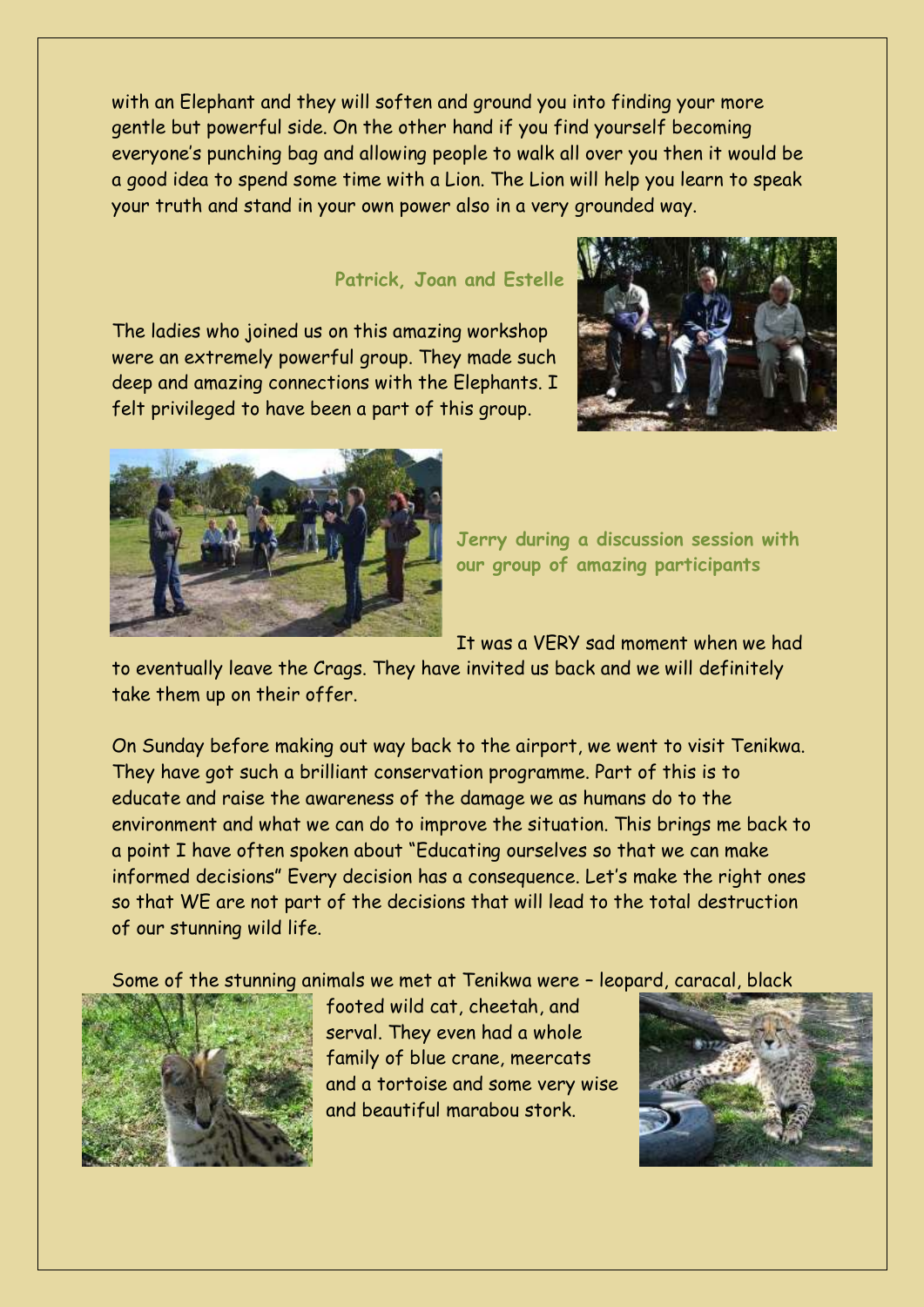If you want to find out how YOU can help in the conservation of these amazing animals please go to the website of Tenikwa and the Endangered Wild Life Trust. They are running lots of programmes to help the conservation of certain wild life species.

All the photographs of our trip will soon be available on our Facebook page. Hopefully we will also be able to put a short video of our Elephant experience on our Facebook page.

I am now busy preparing for my trip to UK (Monkey World here I come) in the next newsletter I will share my UK visit with all of you.

For now – keep smiling. Keep learning. Keep making the decisions that BENEFIT the environment, the humans and ALL the animals who share it with us.

### **Sammy's Snippet**



After this most amazing trip to Plett, I feel a new sense of connectedness to my life, and a new sense of urgency to sort out the unnecessary clutter from my everyday life.

It highlighted something I've been feeling for a while, and which has become a background theme to my meditations and communication sessions, that of an increasing urgency to work on ourselves. To release the "old stuff", the stuff that holds us back from realising and understanding our perfection as we are, the stuff that keeps us in bondage to things outside of us and the stuff that keeps us feeling unworthy. The

outer world we live in is merely a reflection of our deepest thoughts and beliefs about ourselves, about our expectations, about how we view ourselves and the world. Changing the inner will soon impact the outer and our reality will change to reflect the work we do on ourselves.

Many of the animals that I have been tracking and communicating with impress upon me a sense of urgency for their humans to do this… to release, to heal, to

grow. In addition, we are being asked to introduce into our lives some activities that connect us with the greater universal energy that is out there. The more of us that tap into this energy on a daily basis and allow it to flow through our lives, the more we will move towards a calmer, more balanced life and the more the earth and humankind will begin to heal. Animals have always been a great example to me of this, in that they live in each moment, giving unconditional love and wisdom, expecting

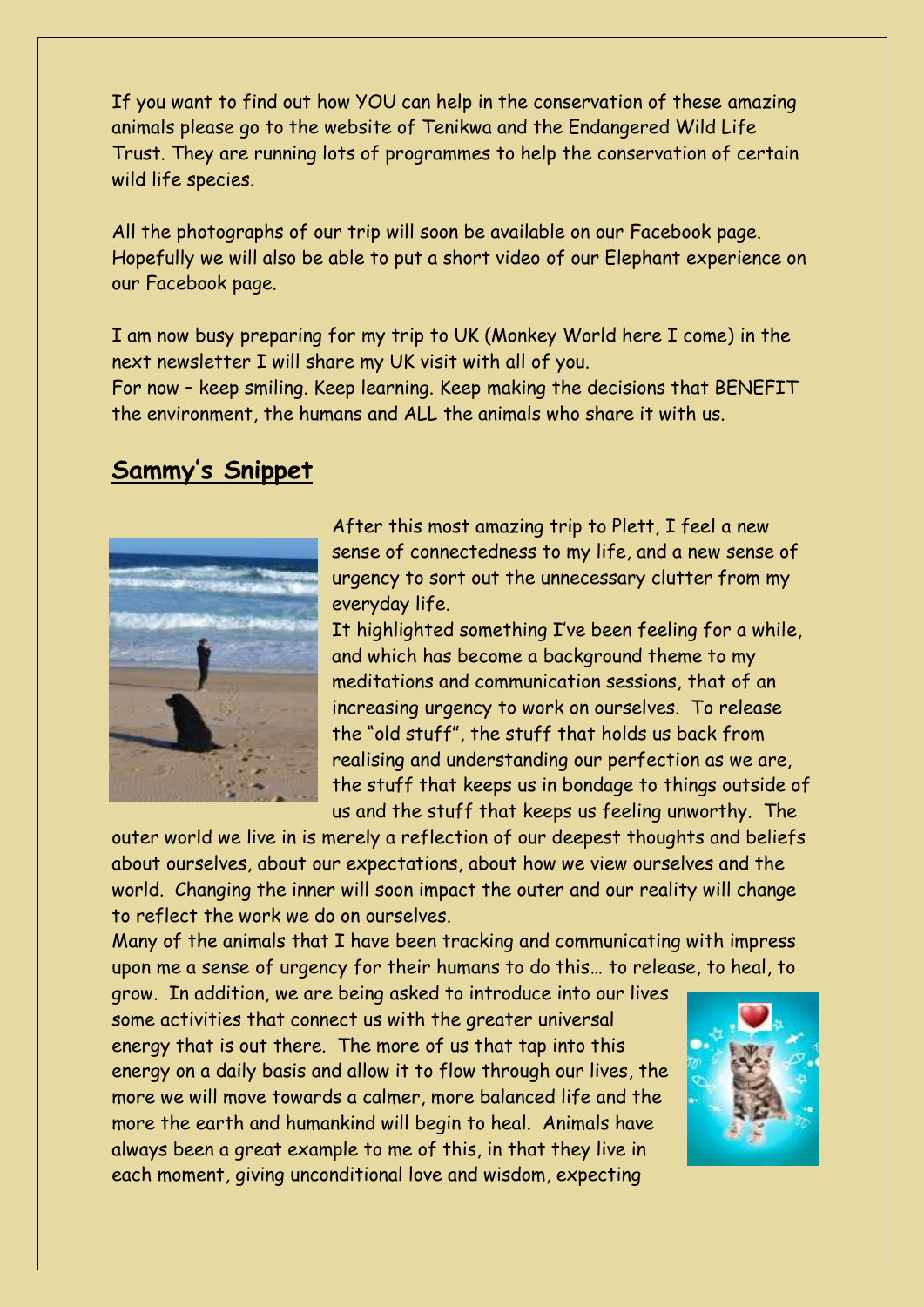very little, holding all of humanity in the thought of perfection, never doubting our ability to care for them.

When I asked my quides during meditation for some practical tools to help us implement this in our lives, I was told that there were several steps necessary to implement straight away, and being clear on these steps would help us release old stuff, find our centre and live the way forward with a sense of calm, a sense of purpose and a sense of greater protection.

The first and most important step was to introduce a daily routine of quiet time, contemplation time, connection time. It can be as little as five minutes once a



day, five minutes several times during the day, or even longer, as long as it becomes a daily ritual like brushing teeth, it needs to be done. This is the one thing that will help us heal.

The second step involves getting clear on our purpose here on earth, setting our intention, being aware of the challenges we will face, where to look for our guidance, and an understanding of our overall goal. To do this we need to understand that even though the micro-perspective of what is happening to us seems very different from person to person, the greater picture is of the same thing being played out in different ways.

So while everyone can create this in a different way, our main purpose here on earth is to be in service to each other, to create abundance for all, to feel worthy of everything we desire and to use this to help others.



Our intention must be for the highest good of all concerned. How we choose to express this is up to us.

Our challenge is about letting go, releasing the need to control and run our lives,



learning to walk forward with the faith and belief that, having set our purpose and intention, we will be guided to the next perfect step in our perfect journey here on earth. Literally, "going with the flow".

Our guidance comes through becoming aware of ourselves as perfect beings, becoming aware of the

reality we create and the messages that are there for us in every aspect of our lives, from our physical health reflecting deeper emotional issues that need to be released, to the messages the creatures and animals of the earth bring to us when they manage to catch our attention, for instance the bird that flies into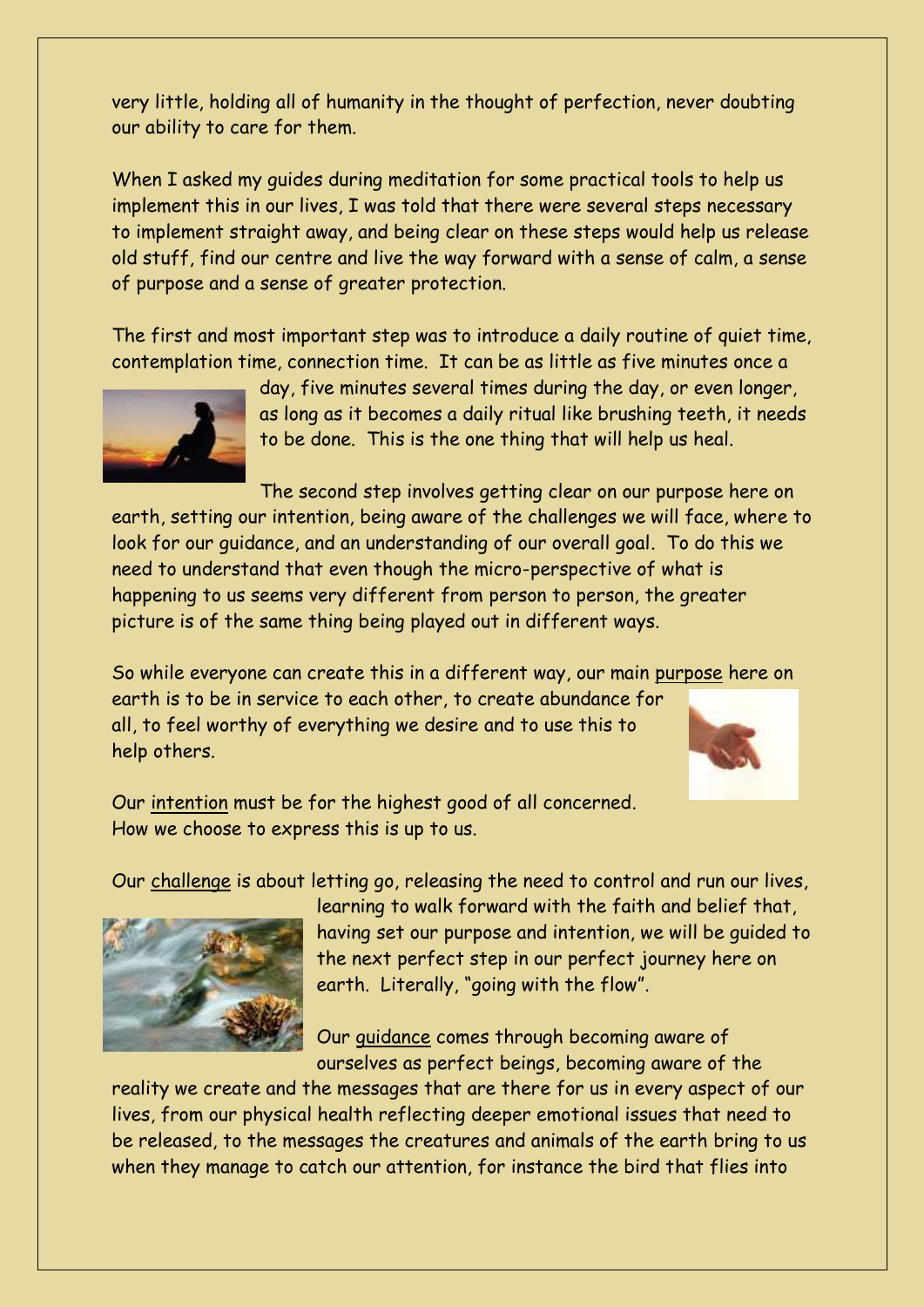your house, or the fact that you keep seeing a particular insect several days in a row, or dream often about a wild animal. Become aware of these and find out what meaning and message they bring. Our guides and angels work hard to communicate with us, and increasing our awareness of the moment, as well as our daily quiet time, will help us receive and understand the guidance that is always there for us.



Our goal on earth is to connect. To understand and feel that connected feeling



and to know that we are not separate from each other and everything. We are one with everything and one with God.

Remembering these points each morning before we start the day, will serve to lift the energy and we will begin to live an easier life, filled with beautiful co-

incidences bringing us the best of what we need. I personally like to add "under grace" to both my purpose and intention each day. This means that I invite the same or better for whatever I can imagine or envisage. Our imagination can only picture a small fraction of how complex this game of life is, and to limit my intention and purpose only to what my imagination can envisage would do a great disservice to the wonderful flow of abundance, joy and prosperity that is waiting for me.

Our animals can help us with this and many of the animals I communicate with are doing this already, without our even being aware of it. Many of the cats that I am tracking tell me they have left to act as a catalyst for their humans to face certain emotional issues in their lives. They have told me that as trackers, we are working in harmony with them to allow their voice to be heard, to give them a chance to tell their human what they need to do to heal and move forward.

Many dogs I am working with on behaviour issues, are actually working hard to get their human's attention, to bring their human's awareness to the fact that they need to disconnect from the outer world more, that they need to connect with nature more. Most of these dogs are frustrated, bored dogs who get limited exercise and very little mental stimulation. While this is nothing new, dogs have been limited this way for a many years, they are acting out now, more than ever before, to get their humans to get outside, get into nature and exercise, all things that will serve to help us

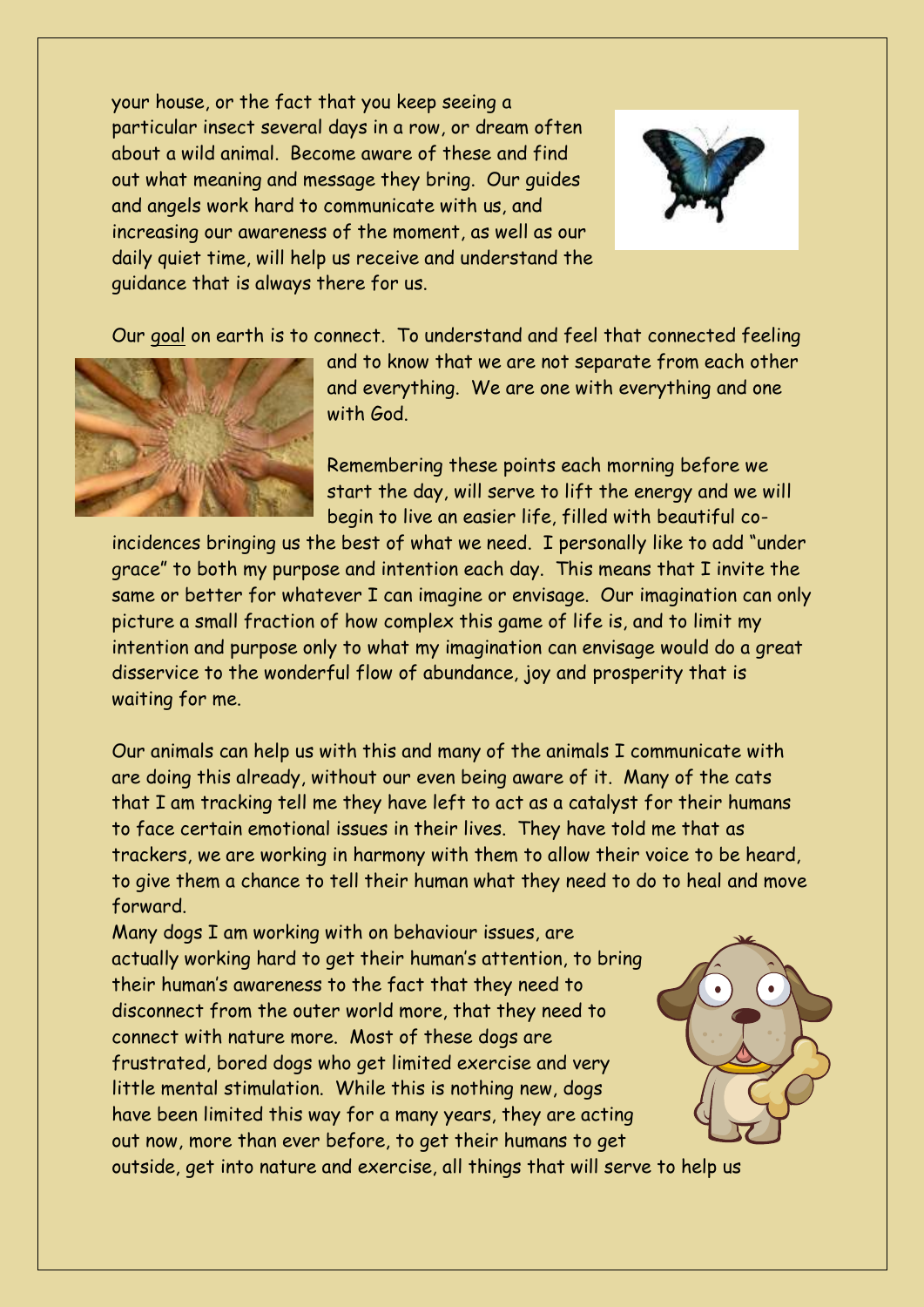connect to the earth, and to the collective energies that are waiting to guide us to a happier way of life.

The time is now to work on ourselves. I urge you to take a new look at your animals friends, spend time with them and ask them what it is they have to teach you.

## Planning for holidays

I would like to make a special request to everyone who is planning to go away over December. We get a high number of requests for trackings of lost animals over this period because many animals leave home while their humans are on holiday, or while on holiday with their humans.

We would like to urge you to take some time to prepare your animal friend for your trip away.

Communicate with them about what you are planning, take the time to explain to them what a holiday means, and why humans feel the urge to leave their "pack" and go to a different place for a while (it's a very strange concept to animals), explain to them what to expect while you are away in terms of who will be feeding them, who will be walking them, spending time with them. Also tell them how long you will be away, while they don't have the same concept of time as we do, it will give them some sense of the length of time you are away. In addition, while you are away on holiday, connect with them every now and again, tell them that you are ok, and that you are coming back. Just before you come back, connect and tell them to expect you.

Not only will they appreciate this, it will also relieve a lot of stress, anxiety and often sadness and help them experience your holiday in a more relaxed and accepting state of mind.

If you feel less than confident about communicating with your animal friend yourself, please consider giving us a call to help you with this.

Of course, the same request must be made about preparing for a move, or introducing a new family member or animal to the pack, please take the time to consider preparing your animal friends for these changes.

So please give an extra special thought to your animal friends over the holiday period. Let this time of fun for you not become their worst nightmare.

### Next Workshop

Our ESP Animal Healing Workshop is coming up in October. Join us and learn some practical, easy-to-use healing techniques that can help your animal friends, as well as yourself.